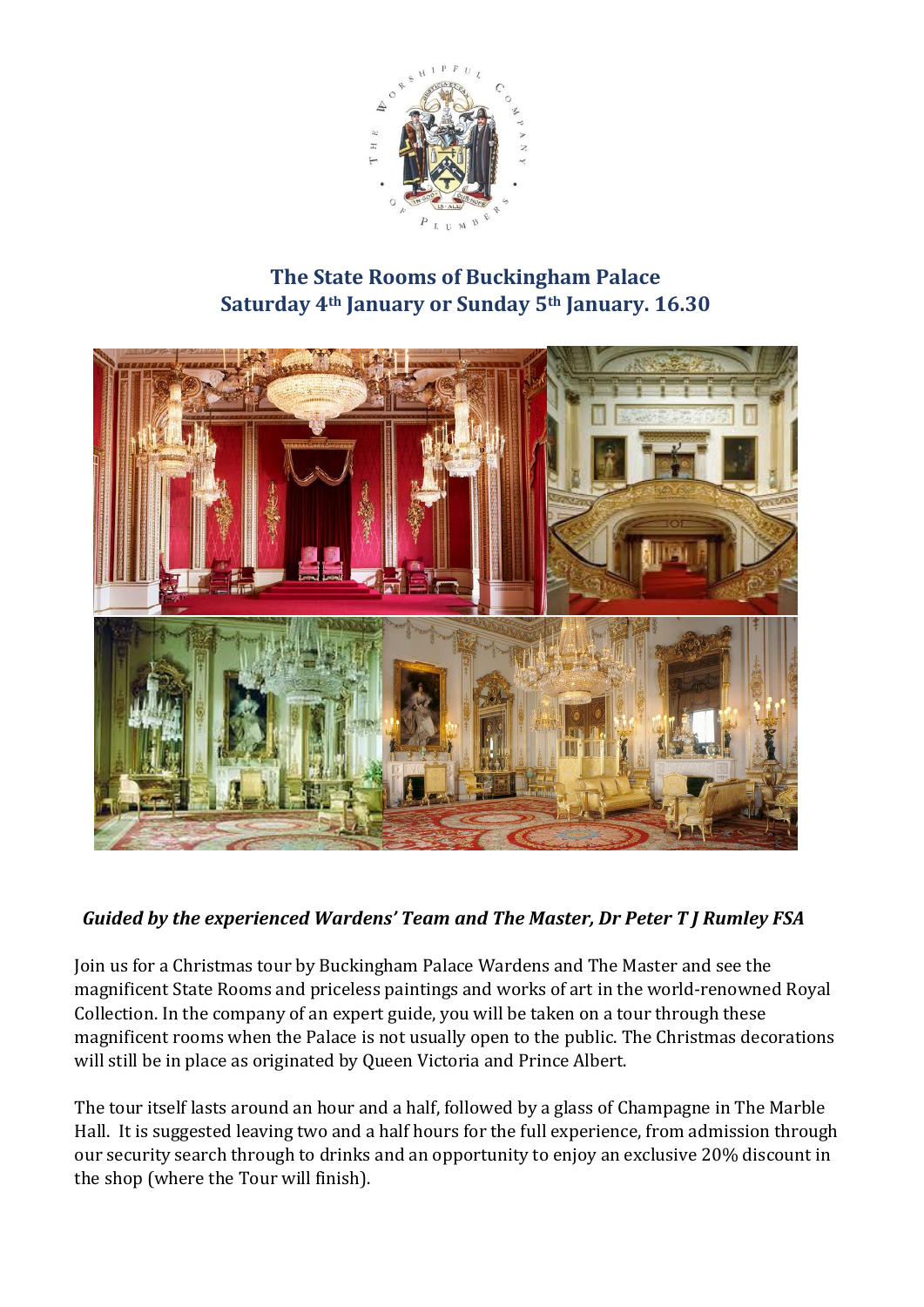The Wardens' Team will discuss the collection and history alongside my recent architectural research. The route of the tour is:

Ambassadors' Entrance, Lower Corridor, Quadrangle, Grand Entrance and Grand Hall, Grand Staircase, Green Drawing Room, Throne Room, Picture Gallery, Silk Tapestry Room, East Gallery, Ballroom, State Dining Room, Blue Drawing Room, Music Room, White Drawing Room, Marble Hall and Bow Room.

We meet at 16.30 at the **Ambassadors' Entrance** which is in Buckingham Gate, which is the road to the left when facing the front of Buckingham Palace. LATE COMERS CANNOT BE ADMITTED.

## **Cost - £85.00 a head (to include entry and a glass of Champagne)**

Please note that places are limited to 30 per day. We expect this event to be popular, so places are also limited to one guest per liveryman. We shall be holding a draw if the visit is over-subscribed and there will also be a waiting list. Please indicate if you would like to be put on this list if you're unsuccessful in obtaining a place - you and any guest will need to be available at short notice.

Because there is expected to be a ballot, there will not be online booking. Instead, please complete the form below, or provide information requested by email.

You will be advised of the results of the ballot by email on Monday 16<sup>th</sup> December.

With all good wishes.

*Adrian Mumford*  Clerk



Ambassadors' Entrance C